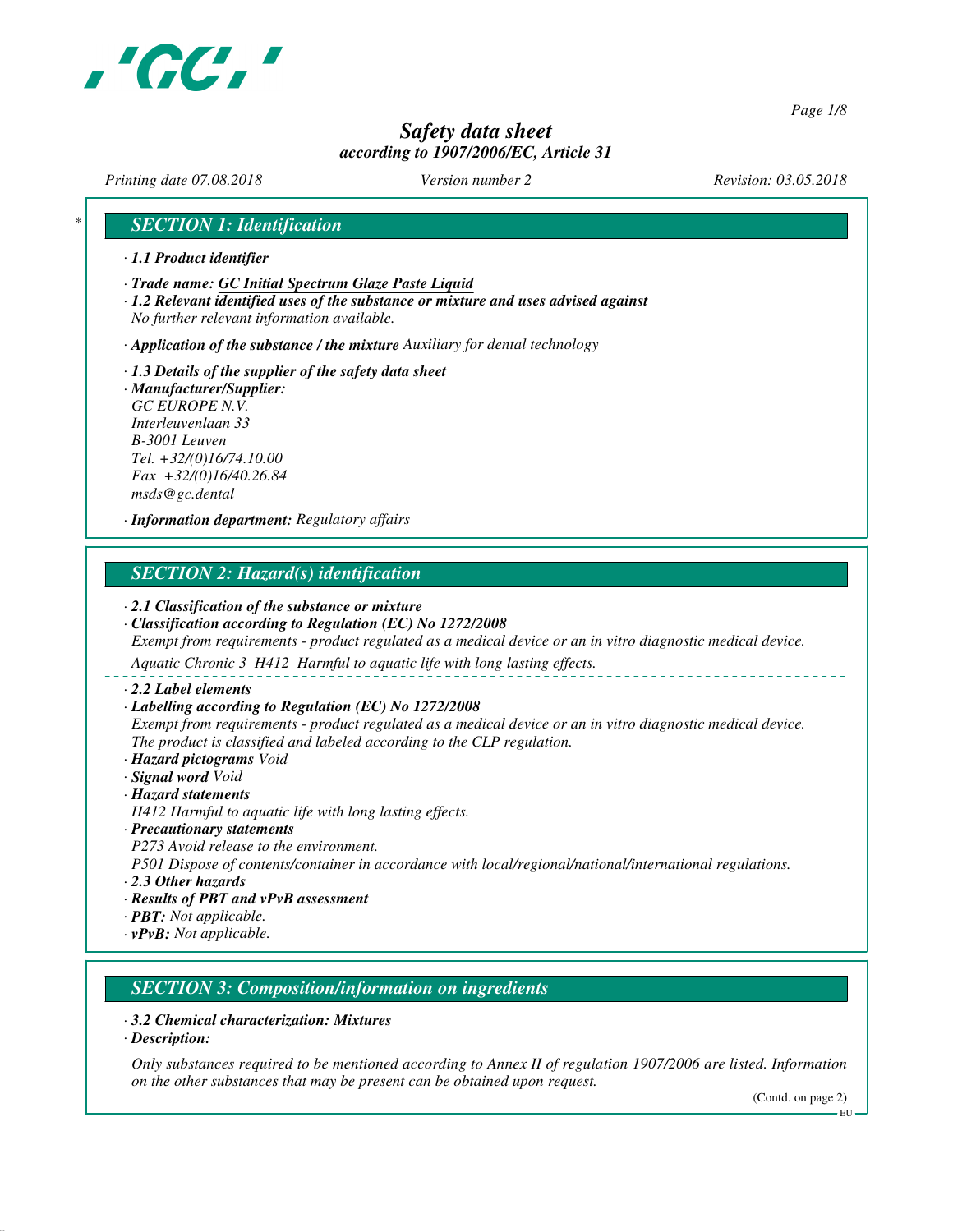*Printing date 07.08.2018 Version number 2 Revision: 03.05.2018*

(Contd. of page 1)

≥*0.25-<0.5%*

*Trade name: GC Initial Spectrum Glaze Paste Liquid*

*· Dangerous components:*

*7646-85-7 Zinc chloride*

*Skin Corr. 1B, H314; Aquatic Acute 1, H400; Aquatic Chronic 1, H410; Acute Tox. 4, H302*

*· Additional information: For the wording of the listed hazard phrases refer to section 16.*

# *SECTION 4: First-aid measures*

- *· 4.1 Description of first aid measures*
- *· General information: If symptoms persist consult doctor.*
- *· After inhalation:*

*Supply fresh air. If required, provide artificial respiration. Keep patient warm. Consult doctor if symptoms persist. Take affected persons into fresh air and keep quiet.*

*· After skin contact: If skin irritation continues, consult a doctor.*

- *· After eye contact:*
- *Rinse opened eye for several minutes under running water. If symptoms persist, consult a doctor.*

*· After swallowing:*

*Rinse out mouth and then drink plenty of water.*

- *If symptoms persist consult doctor.*
- *· 4.2 Most important symptoms and effects, both acute and delayed No further relevant information available.*
- *· 4.3 Indication of any immediate medical attention and special treatment needed*

*No further relevant information available.*

### *SECTION 5: Fire-fighting measures*

- *· 5.1 Extinguishing media*
- *· Suitable extinguishing agents:*

*CO2, extinguishing powder or water spray. Fight larger fires with water spray or alcohol resistant foam. Use fire fighting measures that suit the environment.*

*· For safety reasons unsuitable extinguishing agents: Water with full jet*

*· 5.2 Special hazards arising from the substance or mixture Formation of toxic gases is possible during heating or in case of fire.*

- *· 5.3 Advice for firefighters*
- *· Protective equipment: Wear self-contained respiratory protective device.*
- *· Additional information*

*Dispose of fire debris and contaminated fire fighting water in accordance with official regulations.*

### *SECTION 6: Accidental release measures*

*· 6.1 Personal precautions, protective equipment and emergency procedures Remove persons from danger area. Wear protective clothing. · 6.2 Environmental precautions: Do not allow product to reach sewage system or any water course. Inform respective authorities in case of seepage into water course or sewage system.*

*Do not allow to penetrate the ground/soil. In case of seepage into the ground inform responsible authorities.*

- *· 6.3 Methods and material for containment and cleaning up:*
- *Absorb liquid components with liquid-binding material.*

(Contd. on page 3)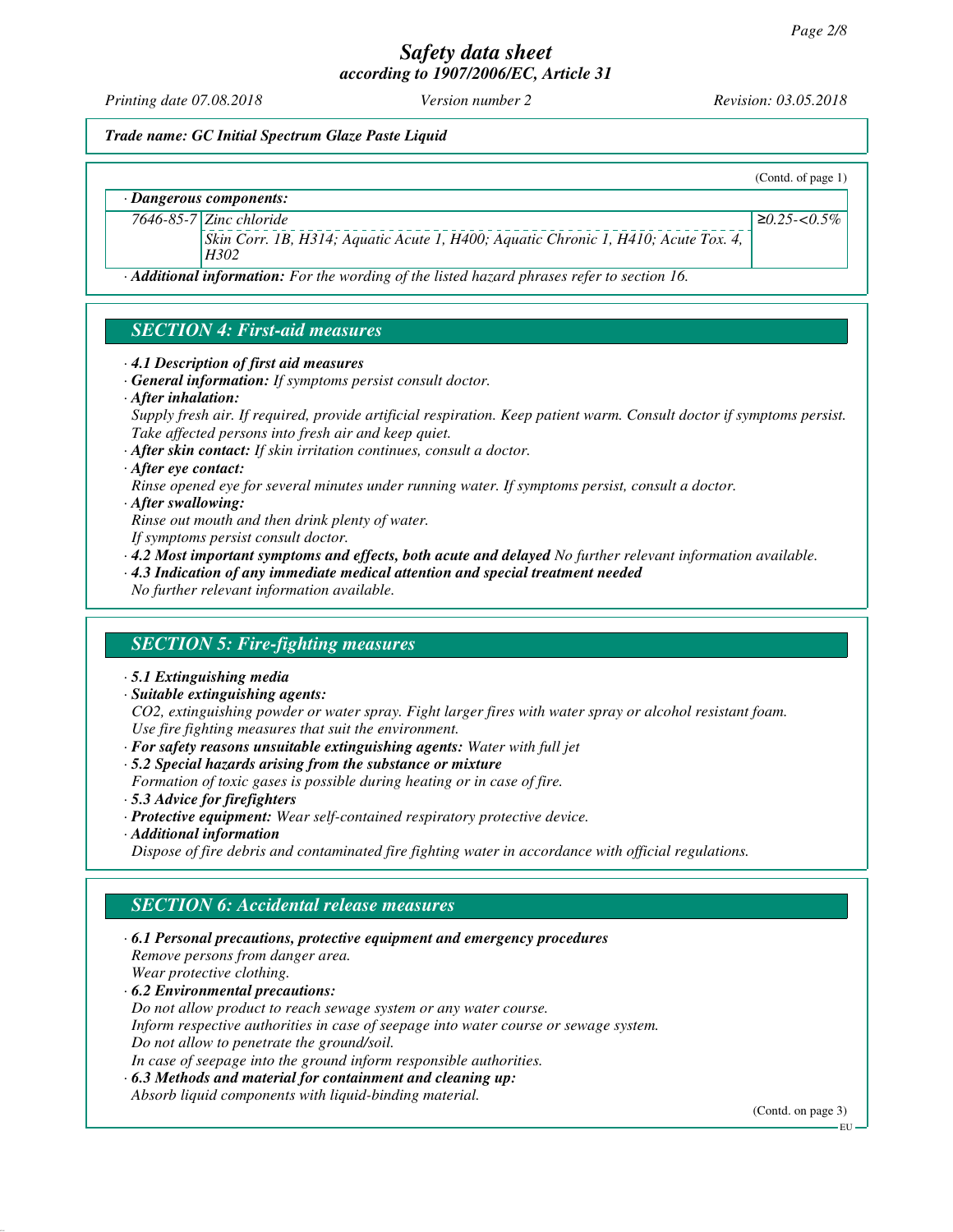*Printing date 07.08.2018 Version number 2 Revision: 03.05.2018*

(Contd. of page 2)

#### *Trade name: GC Initial Spectrum Glaze Paste Liquid*

*Dispose of the collected material according to regulations.*

*· 6.4 Reference to other sections*

*See Section 7 for information on safe handling.*

*See Section 8 for information on personal protection equipment.*

*See Section 13 for disposal information.*

# *SECTION 7: Handling and storage*

- *· 7.1 Precautions for safe handling No special precautions are necessary if used correctly.*
- *· Information about protection against explosions and fires: No special measures required.*
- *· 7.2 Conditions for safe storage, including any incompatibilities*
- *· Storage:*
- *· Requirements to be met by storerooms and receptacles: Store only in unopened original receptacles.*
- *· Information about storage in one common storage facility: Store away from foodstuffs.*
- *· Further information about storage conditions: None.*
- *· 7.3 Specific end use(s) No further relevant information available.*

# *SECTION 8: Exposure controls/personal protection*

- *· Additional information about design of technical systems: No further data; see item 7.*
- *· 8.1 Control parameters*
- *· Components with limit values that require monitoring at the workplace:*
- *The product does not contain any relevant quantities of materials with critical values that have to be monitored at the workplace.*

*· Additional information: The lists that were valid during the creation were used as basis.*

- *· 8.2 Exposure controls*
- *· Personal protective equipment:*
- *· General protective and hygienic measures:*
- *The usual precautionary measures for handling chemicals should be followed. Wash hands before breaks and at the end of work.*
- *· Breathing equipment: Suitable respiratory protective device recommended.*
- *· Protection of hands: Protective gloves*
- *· Material of gloves*

*The selection of the suitable gloves does not only depend on the material, but also on further marks of quality and varies from manufacturer to manufacturer. As the product is a preparation of several substances, the resistance of the glove material can not be calculated in advance and has therefore to be checked prior to the application.*

*· Penetration time of glove material*

*The exact break through time has to be found out by the manufacturer of the protective gloves and has to be observed.*

*· Eye protection: Safety glasses*

# *SECTION 9: Physical and chemical properties*

- *· 9.1 Information on basic physical and chemical properties*
- *· General Information*
- *· Appearance:*
	-

*Form: Fluid Color: According to product specification*

(Contd. on page 4)

EU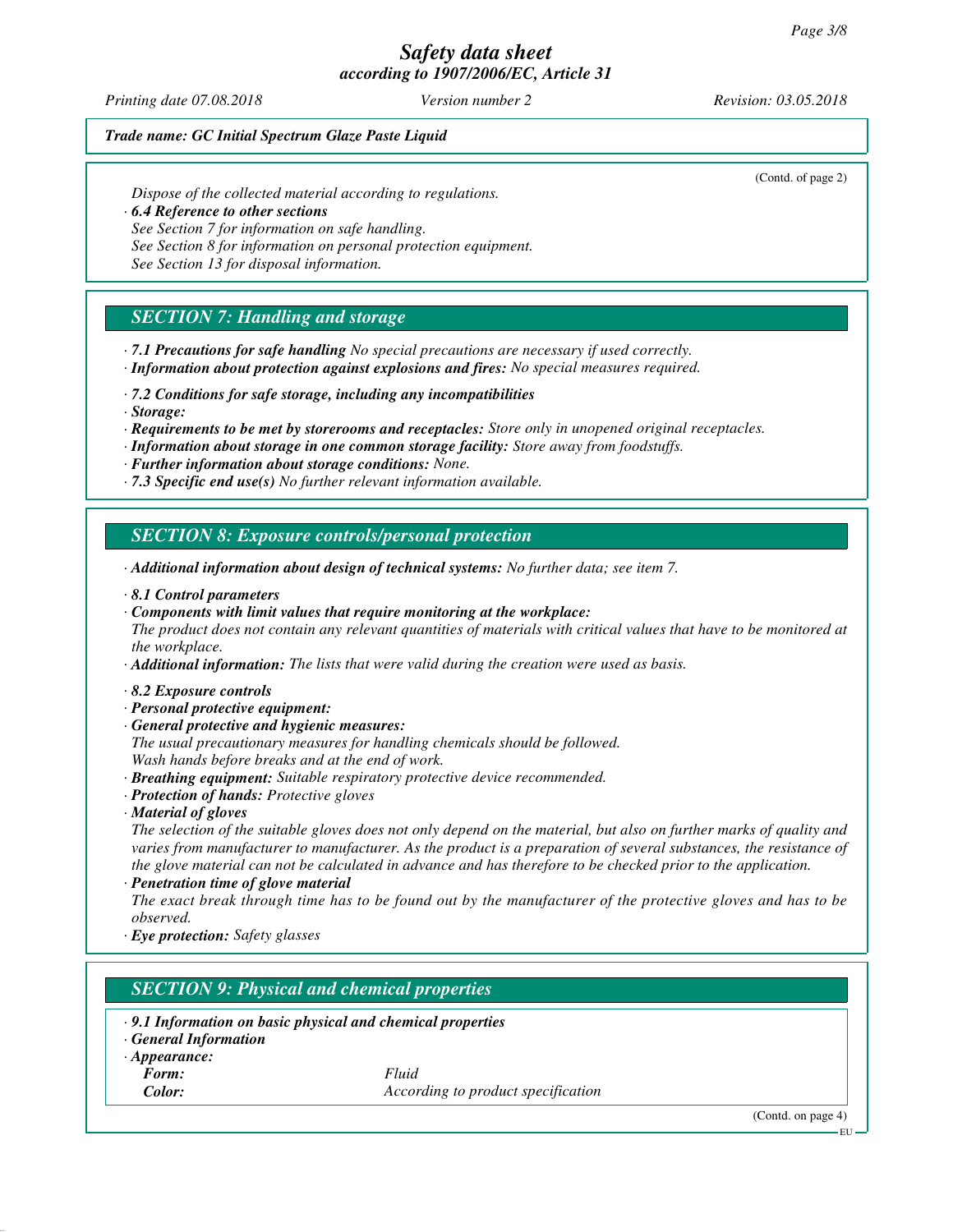*Printing date 07.08.2018 Version number 2 Revision: 03.05.2018*

*Trade name: GC Initial Spectrum Glaze Paste Liquid*

|                                                            |                                               | (Contd. of page 3) |
|------------------------------------------------------------|-----------------------------------------------|--------------------|
| $\cdot$ Odor:                                              | Characteristic                                |                    |
| · Odor threshold:                                          | Not determined.                               |                    |
| $\cdot$ pH-value:                                          | Not determined.                               |                    |
| Change in condition                                        |                                               |                    |
| <b>Melting point/Melting range:</b>                        | Undetermined.                                 |                    |
| <b>Boiling point/Boiling range:</b>                        | Undetermined.                                 |                    |
| · Flash point:                                             | Not applicable.                               |                    |
| · Flammability (solid, gaseous):                           | Not applicable.                               |                    |
| · Ignition temperature:                                    | Undetermined.                                 |                    |
| · Decomposition temperature:                               | Not determined.                               |                    |
| · Auto igniting:                                           | Product is not selfigniting.                  |                    |
| · Danger of explosion:                                     | Product does not present an explosion hazard. |                    |
| · Explosion limits:                                        |                                               |                    |
| Lower:                                                     | 2.6 Vol %                                     |                    |
| <b>Upper:</b>                                              | 12.6 Vol %                                    |                    |
| · Vapor pressure:                                          | Not determined.                               |                    |
| $\cdot$ Density:                                           | Not determined.                               |                    |
| $\cdot$ Relative density                                   | Not determined.                               |                    |
| · Vapor density                                            | Not determined.                               |                    |
| $\cdot$ Evaporation rate                                   | Not determined.                               |                    |
| · Solubility in / Miscibility with                         |                                               |                    |
| Water:                                                     | Insoluble.                                    |                    |
| · Partition coefficient (n-octanol/water): Not determined. |                                               |                    |
| · Viscosity:                                               |                                               |                    |
| Dynamic:                                                   | Not determined.                               |                    |
| Kinematic:                                                 | Not determined.                               |                    |
| · Solvent content:                                         |                                               |                    |
| Organic solvents:                                          | $92.0\%$                                      |                    |
| Water:                                                     | $0.0 \%$                                      |                    |
| $VOC$ (EC)                                                 | $920.1$ g/l                                   |                    |
| .9.2 Other information                                     | No further relevant information available.    |                    |

# *SECTION 10: Stability and reactivity*

*· 10.1 Reactivity No further relevant information available.*

*· 10.2 Chemical stability*

*· Thermal decomposition / conditions to be avoided: No decomposition if used according to specifications.*

*· 10.3 Possibility of hazardous reactions No dangerous reactions known.*

*· 10.4 Conditions to avoid No further relevant information available.*

*· 10.5 Incompatible materials: No further relevant information available.*

*· 10.6 Hazardous decomposition products: No dangerous decomposition products known.*

(Contd. on page 5)

EU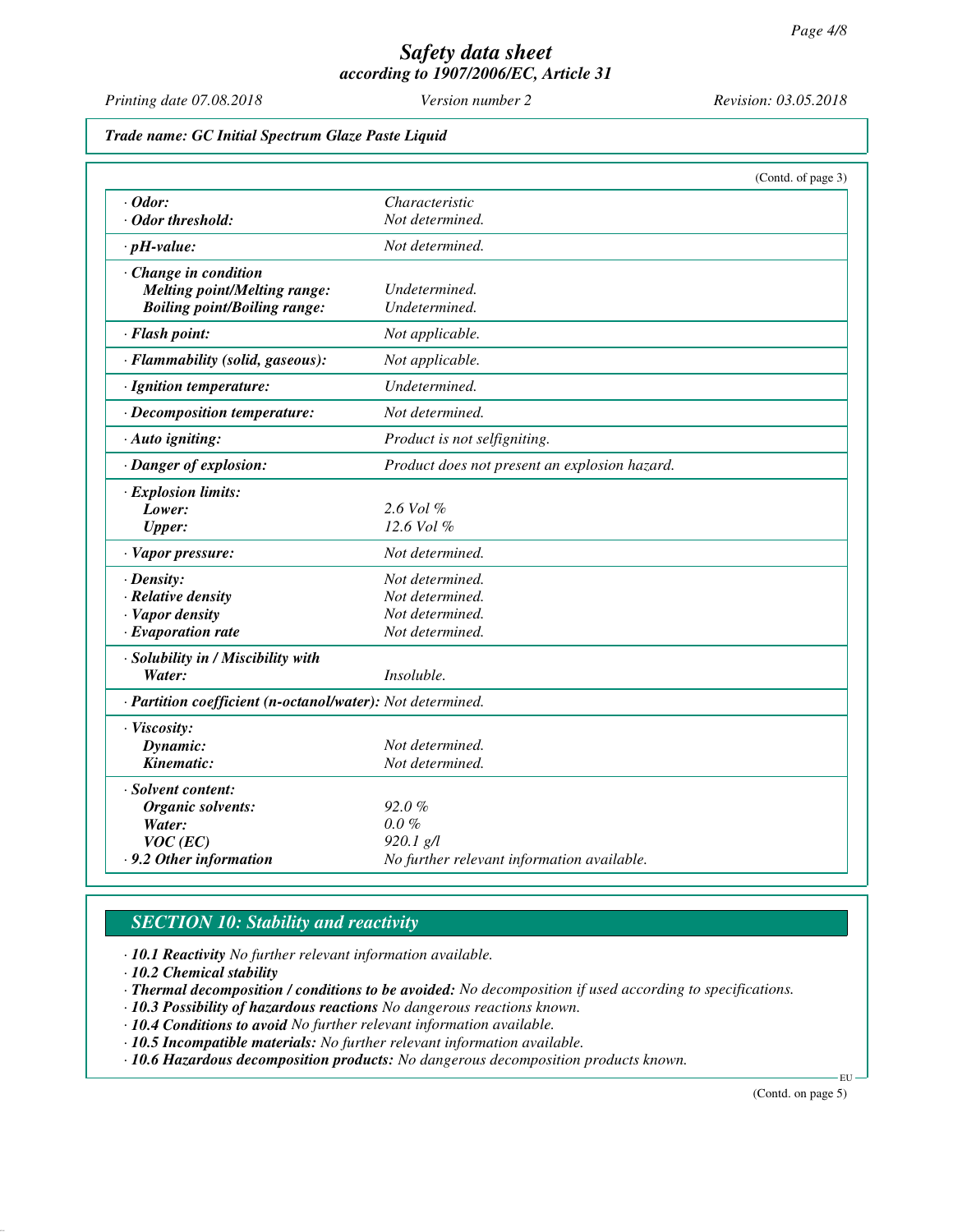*Printing date 07.08.2018 Version number 2 Revision: 03.05.2018*

*Trade name: GC Initial Spectrum Glaze Paste Liquid*

(Contd. of page 4)

#### *SECTION 11: Toxicological information*

*· 11.1 Information on toxicological effects*

*· Acute toxicity: Based on available data, the classification criteria are not met.*

### *· LD/LC50 values that are relevant for classification:*

*7646-85-7 Zinc chloride*

*Oral LD50 350 mg/kg (rat (f+m))*

- *· Primary irritant effect:*
- *· on the skin: Based on available data, the classification criteria are not met.*
- *· on the eye: Based on available data, the classification criteria are not met.*
- *· Sensitization: Based on available data, the classification criteria are not met.*
- *· Additional toxicological information:*

#### *· OSHA-Ca (Occupational Safety & Health Administration)*

*None of the ingredients is listed.*

*· Repeated dose toxicity No further relevant information available.*

- *· CMR effects (carcinogenity, mutagenicity and toxicity for reproduction) No further relevant information available.*
- *· Germ cell mutagenicity Based on available data, the classification criteria are not met.*
- *· Carcinogenicity Based on available data, the classification criteria are not met.*
- *· Reproductive toxicity Based on available data, the classification criteria are not met.*
- *· STOT-single exposure Based on available data, the classification criteria are not met.*
- *· STOT-repeated exposure Based on available data, the classification criteria are not met.*
- *· Aspiration hazard Based on available data, the classification criteria are not met.*

### *SECTION 12: Ecological information*

#### *· 12.1 Toxicity*

- *· Aquatic toxicity: No further relevant information available.*
- *· 12.2 Persistence and degradability No further relevant information available.*
- *· 12.3 Bioaccumulative potential No further relevant information available.*
- *· 12.4 Mobility in soil No further relevant information available.*
- *· Ecotoxical effects:*
- *· Remark: Harmful to fish*
- *· Additional ecological information:*
- *· General notes:*
- *Harmful to aquatic organisms*

*Water hazard class 2 (Self-assessment): hazardous for water*

*Do not allow product to reach ground water, water course or sewage system.*

- *Danger to drinking water if even small quantities leak into the ground.*
- *· 12.5 Results of PBT and vPvB assessment*
- *· PBT: Not applicable.*
- *· vPvB: Not applicable.*
- *· 12.6 Other adverse effects No further relevant information available.*

(Contd. on page 6)

EU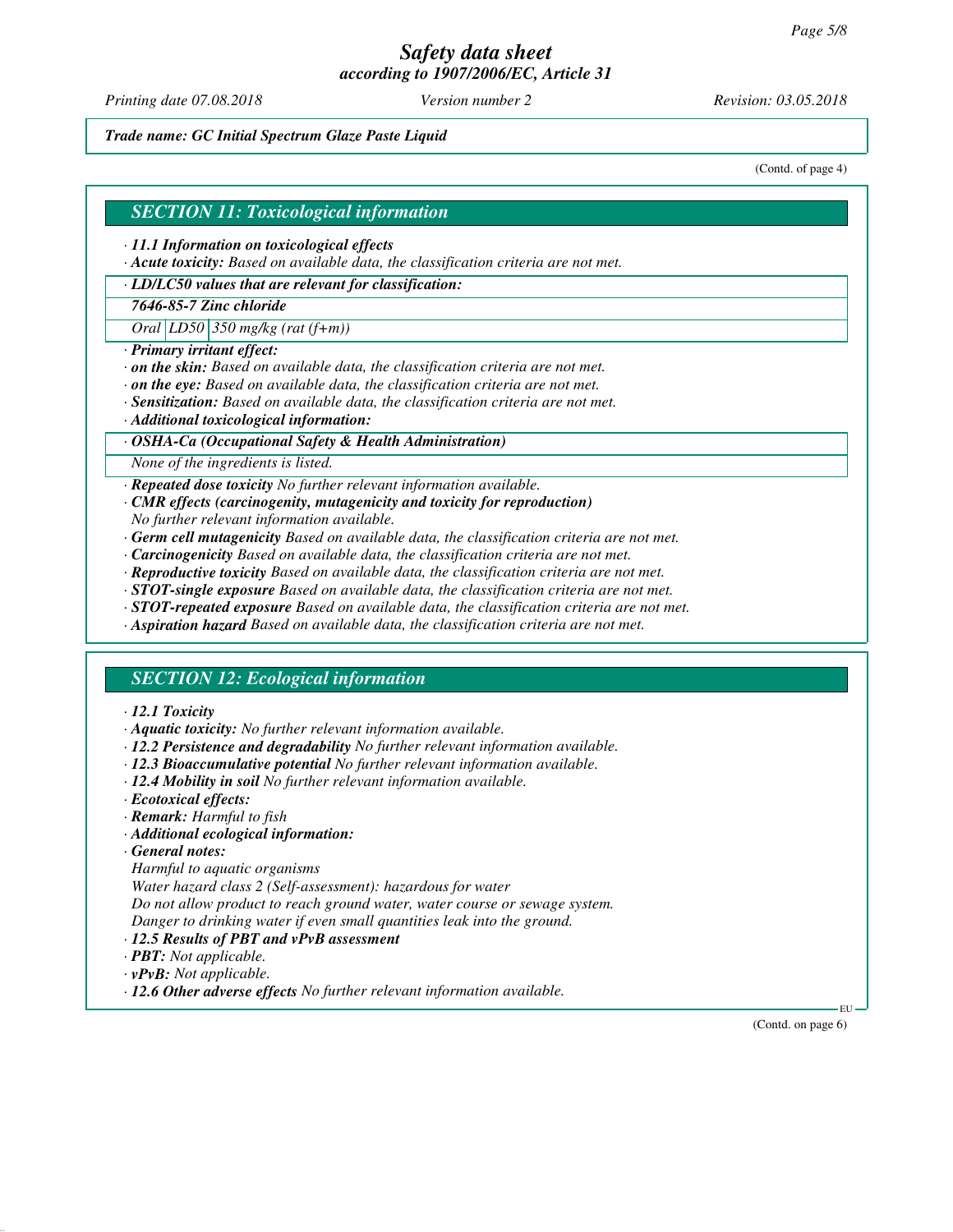*Printing date 07.08.2018 Version number 2 Revision: 03.05.2018*

*Trade name: GC Initial Spectrum Glaze Paste Liquid*

(Contd. of page 5)

#### *SECTION 13: Disposal considerations*

*· 13.1 Waste treatment methods*

*· Recommendation:*

*Must not be disposed of together with household garbage. Do not allow product to reach sewage system.*

*· European waste catalogue*

*18 00 00 WASTES FROM HUMAN OR ANIMAL HEALTH CARE AND/OR RELATED RESEARCH (except kitchen and restaurant wastes not arising from immediate health care)*

*18 01 00 wastes from natal care, diagnosis, treatment or prevention of disease in humans*

18 01 06\* chemicals consisting of or containing hazardous substances

*· Uncleaned packagings:*

*· Recommendation: Disposal must be made according to official regulations.*

| <b>SECTION 14: Transport information</b>                                                       |                 |
|------------------------------------------------------------------------------------------------|-----------------|
| $\cdot$ 14.1 UN-Number<br>· ADR, ADN, IMDG, IATA                                               | not regulated   |
| $\cdot$ 14.2 UN proper shipping name<br>· ADR, ADN, IMDG, IATA                                 | not regulated   |
| $\cdot$ 14.3 Transport hazard class(es)                                                        |                 |
| · ADR, ADN, IMDG, IATA<br>· Class                                                              | not regulated   |
| 14.4 Packing group<br>· ADR, IMDG, IATA                                                        | not regulated   |
| $\cdot$ 14.5 Environmental hazards:<br>· Marine pollutant:                                     | N <sub>O</sub>  |
| $\cdot$ 14.6 Special precautions for user                                                      | Not applicable. |
| $\cdot$ 14.7 Transport in bulk according to Annex II of<br><b>MARPOL73/78 and the IBC Code</b> | Not applicable. |
| · UN "Model Regulation":                                                                       | not regulated   |

# *SECTION 15: Regulatory information*

*· 15.1 Safety, health and environmental regulations/legislation specific for the substance or mixture · Sara*

*· Section 355 (extremely hazardous substances):*

*None of the ingredient is listed.*

*· Section 313 (Specific toxic chemical listings):*

*7646-85-7 Zinc chloride*

*· Proposition 65*

*· Chemicals known to cause cancer:*

*None of the ingredients is listed.*

(Contd. on page 7)

EU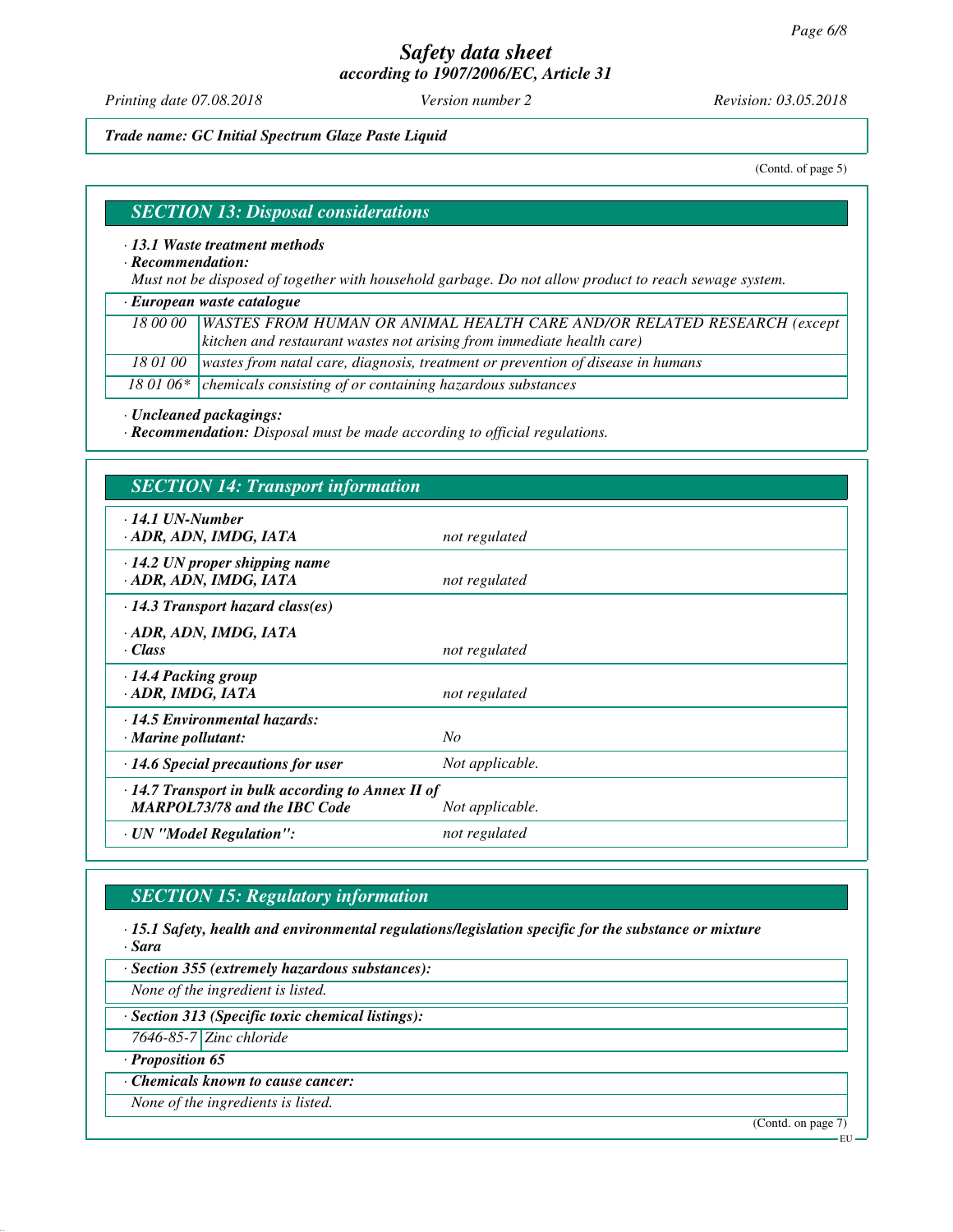# *Safety data sheet*

*according to 1907/2006/EC, Article 31*

*Printing date 07.08.2018 Version number 2 Revision: 03.05.2018*

*Trade name: GC Initial Spectrum Glaze Paste Liquid*

|                                                               | (Contd. of page 6) |
|---------------------------------------------------------------|--------------------|
| · Chemicals known to cause reproductive toxicity for females: |                    |
| None of the ingredients is listed.                            |                    |
| · Chemicals known to cause reproductive toxicity for males:   |                    |
| None of the ingredients is listed.                            |                    |
| Chemicals known to cause developmental toxicity:              |                    |
| None of the ingredients is listed.                            |                    |

#### *· Carcinogenic categories*

#### *· EPA (Environmental Protection Agency)*

*7646-85-7 Zinc chloride D, I, II*

#### *· TLV (Threshold Limit Value established by ACGIH)*

*None of the ingredients is listed.*

#### *· MAK (German Maximum Workplace Concentration)*

*None of the ingredients is listed.*

*· NIOSH-Ca (National Institute for Occupational Safety and Health)*

*None of the ingredients is listed.*

- *· Named dangerous substances ANNEX I None of the ingredients is listed.*
- *· REGULATION (EC) No 1907/2006 ANNEX XVII Conditions of restriction: 3*
- *· 15.2 Chemical safety assessment: A Chemical Safety Assessment has not been carried out.*

# *SECTION 16: Other information*

#### *· Relevant phrases*

*H302 Harmful if swallowed. H314 Causes severe skin burns and eye damage. H400 Very toxic to aquatic life. H410 Very toxic to aquatic life with long lasting effects. · Classification according to Regulation (EC) No 1272/2008 Calculation method*

*· Department issuing SDS: Regulatory affairs*

#### *· Contact: msds@gc.dental*

*· Abbreviations and acronyms: ADR: Accord européen sur le transport des marchandises dangereuses par Route (European Agreement concerning the International Carriage of Dangerous Goods by Road) IMDG: International Maritime Code for Dangerous Goods IATA: International Air Transport Association GHS: Globally Harmonised System of Classification and Labelling of Chemicals ACGIH: American Conference of Governmental Industrial Hygienists EINECS: European Inventory of Existing Commercial Chemical Substances ELINCS: European List of Notified Chemical Substances CAS: Chemical Abstracts Service (division of the American Chemical Society) VOC: Volatile Organic Compounds (USA, EU) LC50: Lethal concentration, 50 percent LD50: Lethal dose, 50 percent PBT: Persistent, Bioaccumulative and Toxic vPvB: very Persistent and very Bioaccumulative NIOSH: National Institute for Occupational Safety OSHA: Occupational Safety & Health Acute Tox. 4: Acute toxicity – Category 4 Skin Corr. 1B: Skin corrosion/irritation – Category 1B Aquatic Acute 1: Hazardous to the aquatic environment - acute aquatic hazard – Category 1 Aquatic Chronic 1: Hazardous to the aquatic environment - long-term aquatic hazard – Category 1*

*<sup>·</sup> Directive 2012/18/EU*